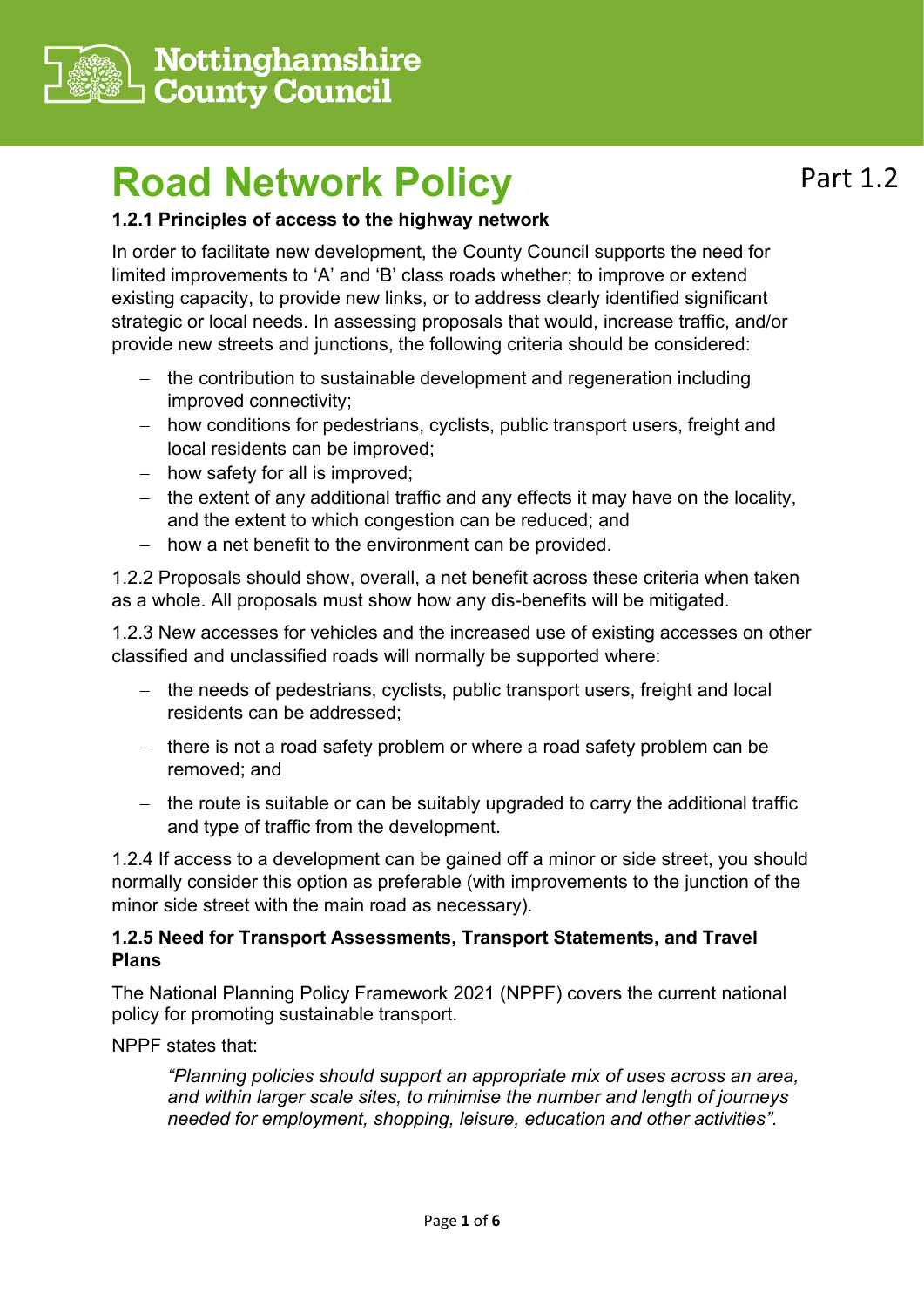1.2.6 The preparation of a Transport Assessment in support of a proposed development is identified as a key document in encouraging the use of more sustainable modes of transport. The NPPF goes on to say:

*"All developments that will generate significant amounts of movement should be required to provide a travel plan, and the application should be supported by a transport statement or transport assessment so that the likely impacts of the proposal can be assessed" ;* 

1.2.7 Government guidance on the preparation of Transport Assessments, Transport Statements, and Travel Plans is provided in Planning Practice Guidance (PPG) 'Transport evidence bases in plan making and decision taking'. The PPG states that

*"Where the transport impacts of development are not significant, it may be that no Transport Assessment or Statement or Travel Plan is required. Local planning authorities, developers, relevant transport authorities, and neighbourhood planning organisations should agree what evaluation is needed in each instance"*.

1.2.8 The '*Guidance on Transport Assessment*' (GTA) (DfT, March 2007) was archived in October 2014. However, in lieu of any detailed replacement guidance being published, the County Council requires Transport Assessments and Statements to be prepared in accordance with the PPG and GTA (see Appendix C), particularly where significant changes in traffic may occur.

1.2.9 In general, the County Council will seek a Transport Statement or a Transport Assessment and Travel Plan based on the following thresholds. These equate to development scenarios which would typically generate greater than 30 two-way peak hour vehicle trips. This threshold will also be used to establish the scope of the assessment in terms of main junctions to be included. However, there may be specific circumstances where the threshold requires adjustment both upwards and downwards. The scope of a Transport Assessment should therefore be agreed at an early stage. Lorry movements should be converted to Passenger Car Units (PCU) if likely to be material.

1.2.10 Where a proposed development meets the below thresholds but a change of use or change in access arrangements would not represent a material change in the level of traffic generation, the submission of a Technical Note may be sufficient in support of a planning application.

| <b>Land use</b> | <b>Use/description of</b><br>development                                                                            | <b>No</b><br>assessment | <b>Transport</b><br><b>Statement</b> | <b>Transport</b><br><b>Assessment</b><br>and Travel<br><b>Plan</b> |
|-----------------|---------------------------------------------------------------------------------------------------------------------|-------------------------|--------------------------------------|--------------------------------------------------------------------|
| Food retail     | Retail sale of food<br>goods to the public $-$<br>food superstores,<br>supermarkets,<br>convenience food<br>stores. | $<$ 250sq.m             | >250<800sq.m                         | >800sq.m                                                           |

#### **Table T1.2**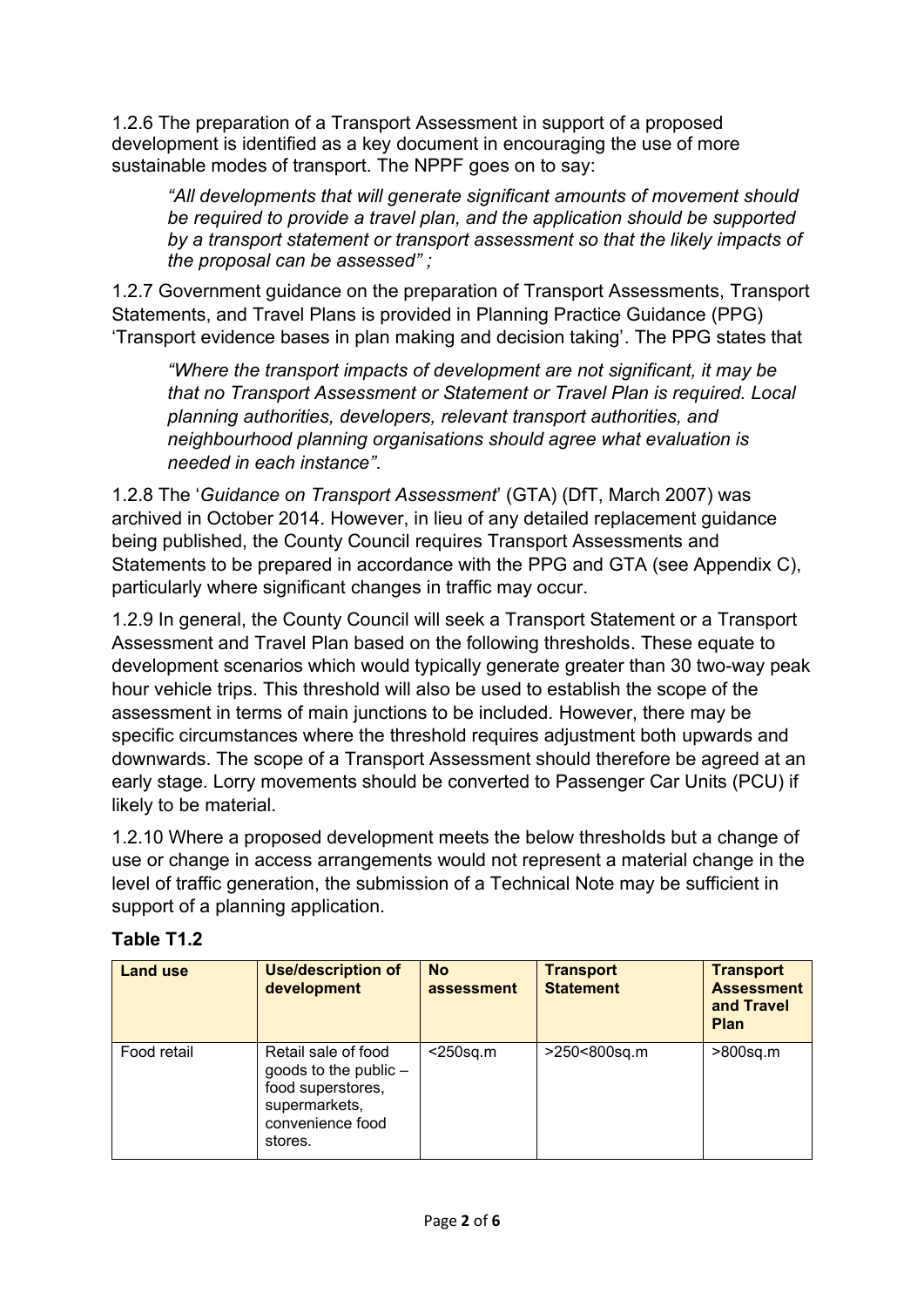| <b>Land use</b>                     | <b>Use/description of</b><br>development                                                                                                                                                                                                                        | <b>No</b><br>assessment        | <b>Transport</b><br><b>Statement</b> | <b>Transport</b><br><b>Assessment</b><br>and Travel<br><b>Plan</b> |
|-------------------------------------|-----------------------------------------------------------------------------------------------------------------------------------------------------------------------------------------------------------------------------------------------------------------|--------------------------------|--------------------------------------|--------------------------------------------------------------------|
| Non-food retail                     | Retail sale of non-<br>food goods to the<br>public; but includes<br>sandwich bars -<br>sandwiches or other<br>cold food purchased<br>and consumed off<br>the premises.                                                                                          | <800sq.m                       | >800<1,500sq.m                       | >2,500sq.m                                                         |
| Dwelling houses                     | Dwellings for<br>individuals, families<br>of up to six people<br>living together as a<br>single household<br>and receiving care<br>e.g. supported<br>housing schemes<br>such as those for<br>people with learning<br>disabilities or mental<br>health problems. | <50 units                      | >50<80 units                         | >80 units                                                          |
| <b>Business</b>                     | Offices other than<br>financial and<br>professional<br>services, research<br>and development -<br>laboratories, studios,<br>light industry.                                                                                                                     | $<$ 1,500sq.m                  | >1,500<2,500sq.m                     | >2,500sq.m                                                         |
| General industrial                  | General industry<br>other than<br>'Business'.                                                                                                                                                                                                                   | $<$ 2,500sq.m                  | >2,500<4,000sq.m                     | >4,000sq.m                                                         |
| Storage or<br>distribution          | Storage or<br>distribution centres -<br>wholesale<br>warehouses,<br>distribution centres<br>and repositories.                                                                                                                                                   | <3,000sq.m                     | $\overline{>3,}000 < 5,000$ sq.m     | >5,000sq.m                                                         |
| Mixed<br>Development/Sui<br>Generis | Sui generis - For<br>example: petrol<br>filling stations,<br>vehicle hire, vehicle<br>sales, builders'<br>yards, garden<br>centres, scrap yards,<br>waste disposal.                                                                                             | Discuss with highway authority |                                      |                                                                    |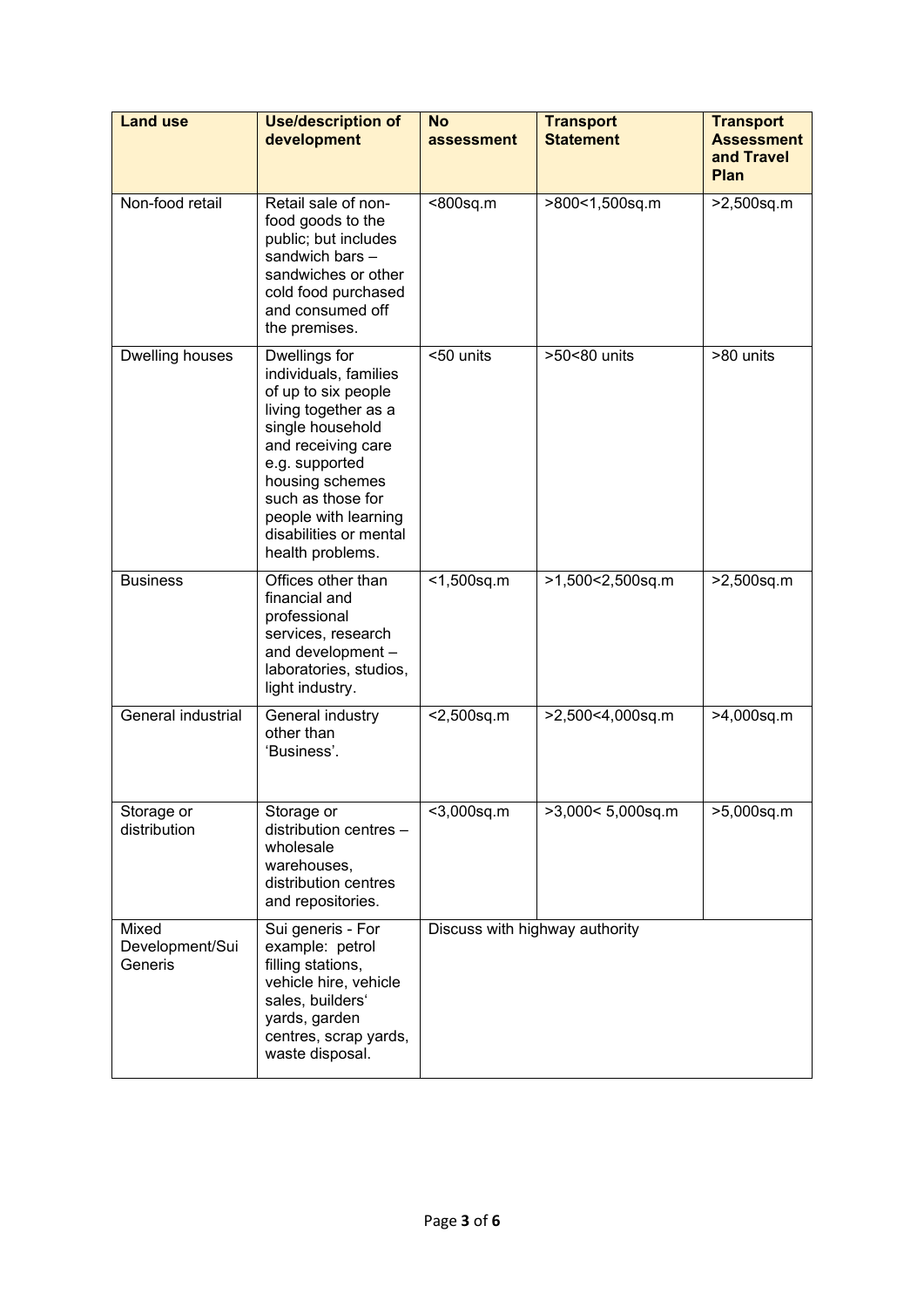| <b>Land use</b>                                             | <b>Use/description of</b><br>development                                                                                                                                                                                                                                                                                             | <b>No</b><br>assessment | <b>Transport</b><br><b>Statement</b> | <b>Transport</b><br><b>Assessment</b><br>and Travel<br>Plan |
|-------------------------------------------------------------|--------------------------------------------------------------------------------------------------------------------------------------------------------------------------------------------------------------------------------------------------------------------------------------------------------------------------------------|-------------------------|--------------------------------------|-------------------------------------------------------------|
| Financial and<br>professional<br>services                   | Financial services -<br>banks, building<br>societies and<br>bureaux de change,<br>professional services<br>(other than health or<br>medical services) -<br>estate agents and<br>employment<br>agencies, other<br>services - betting<br>shops, principally<br>where services are<br>provided to visiting<br>members of the<br>public. | $<$ 1,000sq.m           | >1,000<2,500sq.m                     | >2,500sq.m                                                  |
| Restaurants and<br>cafes                                    | Restaurants and<br>$caf$ és – use for the<br>sale of food for<br>consumption on the<br>premises, including<br>internet cafés.                                                                                                                                                                                                        | <300sq.m                | >300<2,500sq.m                       | >2,500sq.m                                                  |
| <b>Drinking</b><br>establishments                           | Use as a public<br>house, wine-bar or<br>other drinking<br>establishment.                                                                                                                                                                                                                                                            | <300sq.m                | >300<600sq.m                         | >600sq.m                                                    |
| Hot food<br>takeaway                                        | Use for the sale of<br>hot food for<br>consumption on or<br>off the premises.                                                                                                                                                                                                                                                        | $<$ 250sq.m             | >250<500sq.m                         | >500sq.m                                                    |
| Drive-thru<br>restaurants and<br>coffee shops               | Use for the sale of<br>food and drink for<br>collection in a<br>vehicle and<br>consumption off the<br>premises.                                                                                                                                                                                                                      |                         |                                      | In all cases                                                |
| Hotels                                                      | Hotels, boarding<br>houses and guest<br>houses,<br>development falls<br>within this class if 'no<br>significant element of<br>care is provided '.                                                                                                                                                                                    | <75 bedrooms            | >75<100 bedrooms                     | >100<br>bedrooms                                            |
| Residential<br>institutions-<br>hospitals, nursing<br>homes | Used for the<br>provision of<br>residential<br>accommodation and<br>care to people in<br>need of care.                                                                                                                                                                                                                               | <30 beds                | >30<50 bedrooms                      | >50<br>bedrooms                                             |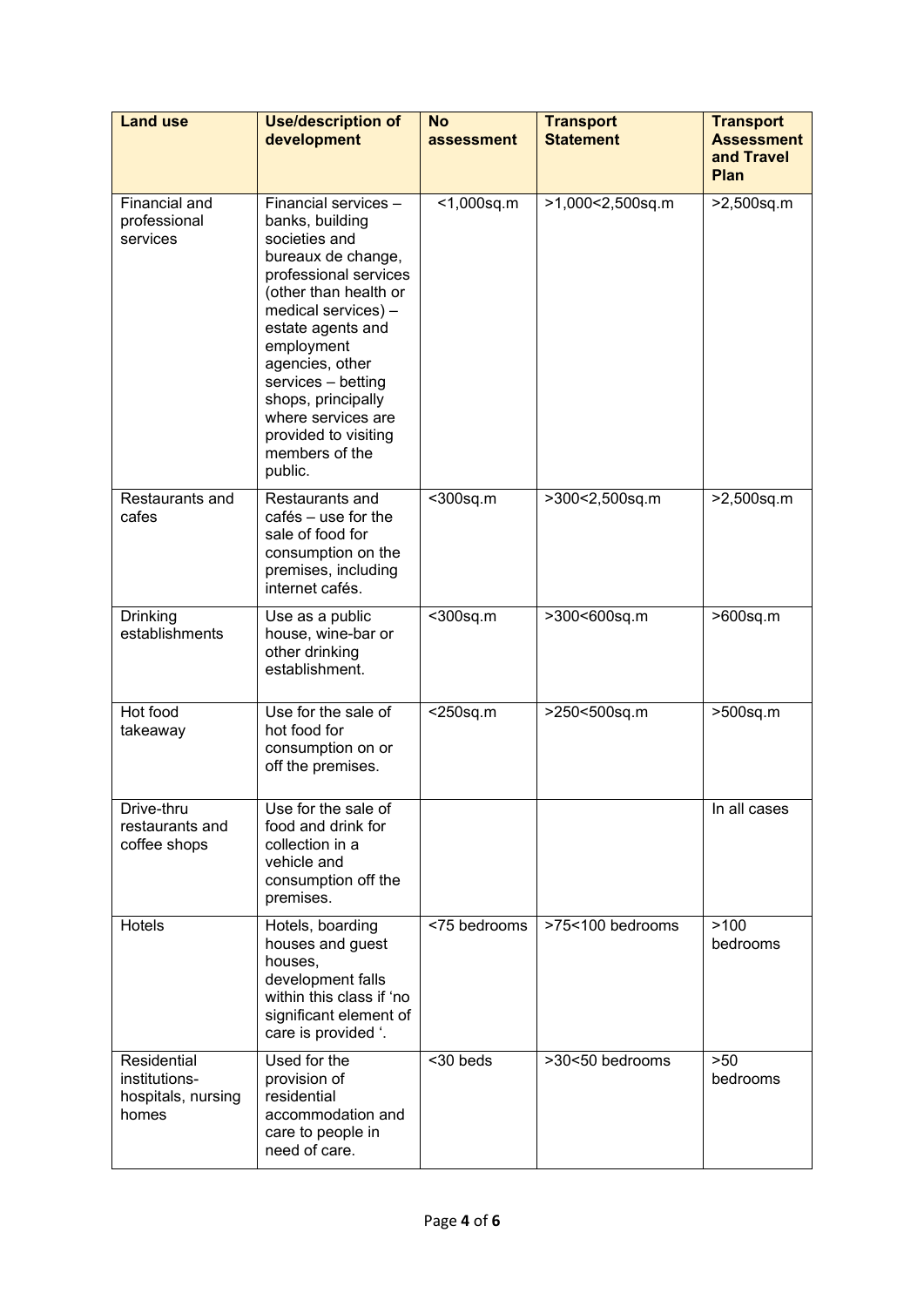| <b>Land use</b>                                           | <b>Use/description of</b><br>development                                                                                                                                                                                                                                                                                                                                                              | <b>No</b><br>assessment | <b>Transport</b><br><b>Statement</b> | <b>Transport</b><br><b>Assessment</b><br>and Travel<br>Plan |
|-----------------------------------------------------------|-------------------------------------------------------------------------------------------------------------------------------------------------------------------------------------------------------------------------------------------------------------------------------------------------------------------------------------------------------------------------------------------------------|-------------------------|--------------------------------------|-------------------------------------------------------------|
| Residential<br>institutions -<br>residential<br>education | Boarding schools<br>and training centres.                                                                                                                                                                                                                                                                                                                                                             | <250 students           | >50<150 students                     | >150<br>students                                            |
| Residential<br>institutions -<br>hostels                  | Homeless shelters,<br>accommodation for<br>people with learning<br>difficulties and<br>people on probation.                                                                                                                                                                                                                                                                                           | < 250<br>residents      | >250<400 residents                   | >400<br>residents                                           |
| Non-residential<br>institution                            | Medical and health<br>services - clinics<br>and health centres,<br>crèches, day<br>nurseries, day<br>centres and<br>consulting rooms<br>(not attached to the<br>consultant's or<br>doctor's house),<br>museums, public<br>libraries, art<br>galleries, exhibition<br>halls, non-residential<br>education and<br>training centres,<br>places of worship,<br>religious instruction<br>and church halls. | <500sq.m                | >500<1,000sq.m                       | >1,000sq.m                                                  |
| Assembly and<br>leisure                                   | Cinemas, theatres,<br>dance and concert<br>halls, sports halls,<br>swimming baths,<br>skating rinks,<br>gymnasiums, bingo<br>halls and casinos,<br>other indoor and<br>outdoor sports and<br>leisure uses not<br>involving motorised<br>vehicles or firearms.                                                                                                                                         | <500sq.m                | >500sq.m<1,500sq.m                   | >1,500sq.m                                                  |

## **1.2.11 Highway Adoption**

We will encourage developers to create residential street layouts that are to an adoptable standard and that will be offered for adoption to protect residents' interests. We will not normally adopt access to developments of five or less dwellings. We will discourage the use of private streets serving in excess of five dwellings, and will consider whether the use of the Advanced Payment Code, Highways Act 1980 is appropriate to secure adoption in each case. In exceptional circumstances we may consider private streets serving in excess of five dwellings